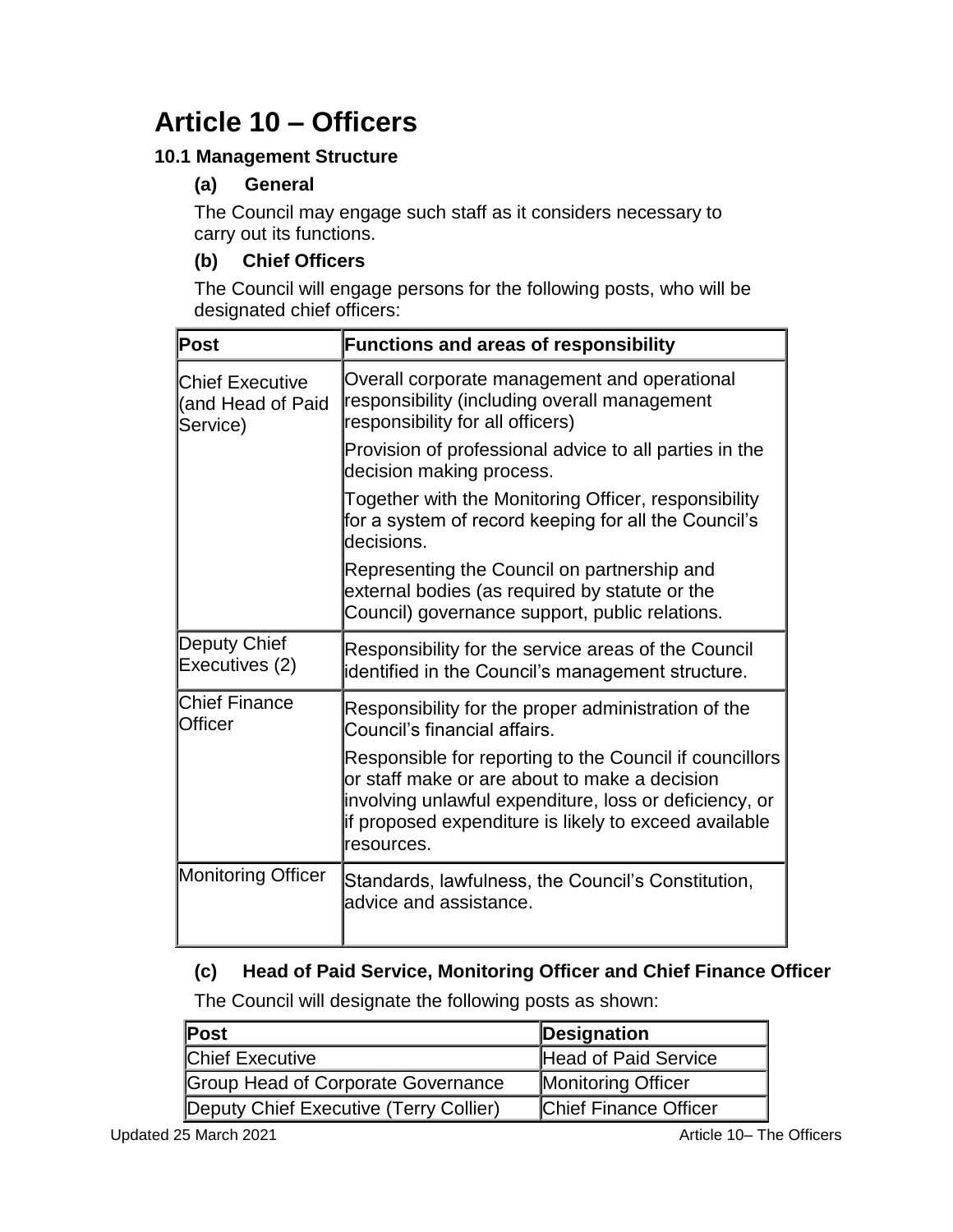Such posts will have the functions described in Article 12.2–12.4 below

## **(d) Deputy Monitoring Officer and Deputy Chief Finance Officer**

A Deputy Monitoring Officer and Deputy Chief Finance Officer will be appointed from the Council's staff to perform the functions of the Monitoring Officer and Chief Finance Officer respectively, where the Monitoring Officer or Chief Finance Officer, as appropriate, is unable to act.

## **10.2 Functions of the Head of Paid Service**

The Head of Paid Service will:-

- **(a) Discharge of functions by the Council**. The Head of Paid Service is responsible for the manner in which the discharge of the Council's functions is co-ordinated, the number and grade of officers required for the discharge of functions and the organisation of officers;
- **(b) Restrictions on functions**. The Head of Paid Service may not be the Monitoring Officer but may hold the post of chief finance officer if a qualified accountant;

#### **10.3 Functions of the Monitoring Officer**

The Monitoring Officer will:-

- (a) maintain an up-to-date version of the Constitution and will ensure that it is widely available for consultation by councillors, staff and the public;
- (b) after consulting with the Head of Paid Service and Chief Finance Officer, report to the Council if he or she considers that any proposal, decision or omission would give rise to unlawfulness or if any decision or omission has given rise to maladministration. Such a report will have the effect of stopping the proposal or decision being implemented until the report has been considered;
- (c) contribute to the promotion and maintenance of high standards of conduct through provision of support to the Standards Committee
- (d) conduct investigations into complaints and matters arising under the Members' Code of Conduct;
- (e) provide advice on the scope of powers and authority to take decisions, maladministration, financial impropriety, probity and budget and policy framework issues to all councillors.
- (f) ensure that Committee decisions, together with the reasons for those decisions and relevant officer reports and background papers are made publicly available as soon as possible.